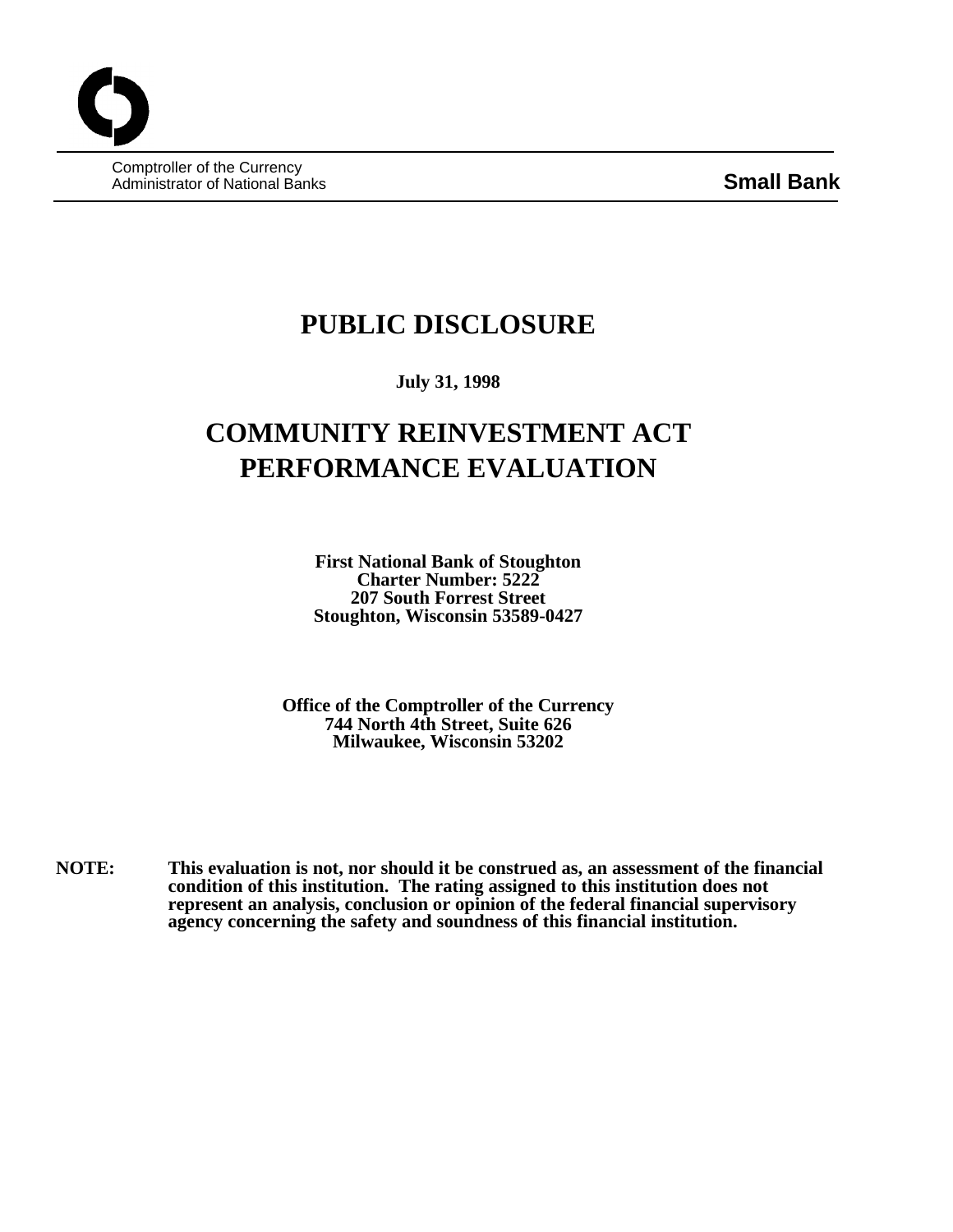### **GENERAL INFORMATION**

*The Community Reinvestment Act (CRA) requires each federal financial supervisory agency to use its authority when examining financial institutions subject to its supervision, to assess the institution's record of meeting the credit needs of its entire community, including low- and moderate-income neighborhoods, consistent with safe and sound operation of the institution. Upon conclusion of such examination, the agency must prepare a written evaluation of the institution's record of meeting the credit needs of its community.* 

*This document is an evaluation of the Community Reinvestment Act (CRA) performance of First National Bank of Stoughton prepared by the Office of the Comptroller of the Currency, the institution's supervisory agency, as of July 31, 1998. The agency rates the CRA performance of an institution consistent with the provisions set forth in Appendix A to 12 CFR Part 25.*

**INSTITUTION'S CRA RATING:** This institution is rated **Satisfactory** record of meeting community credit needs.

First National Bank (FNB) of Stoughton adequately meets community credit needs. FNB's average loan-to-deposit ratio is satisfactory at 84.07%. The bank's lending within its assessment area is reasonable as 84% of the volume and 74% of the dollar amount of new mortgage loans were extended within the bank's assessment area. FNB's loan distribution to borrowers of different incomes and businesses of different sizes is good. FNB's geographic distribution of loans reflects reasonable dispersion throughout the assessment area.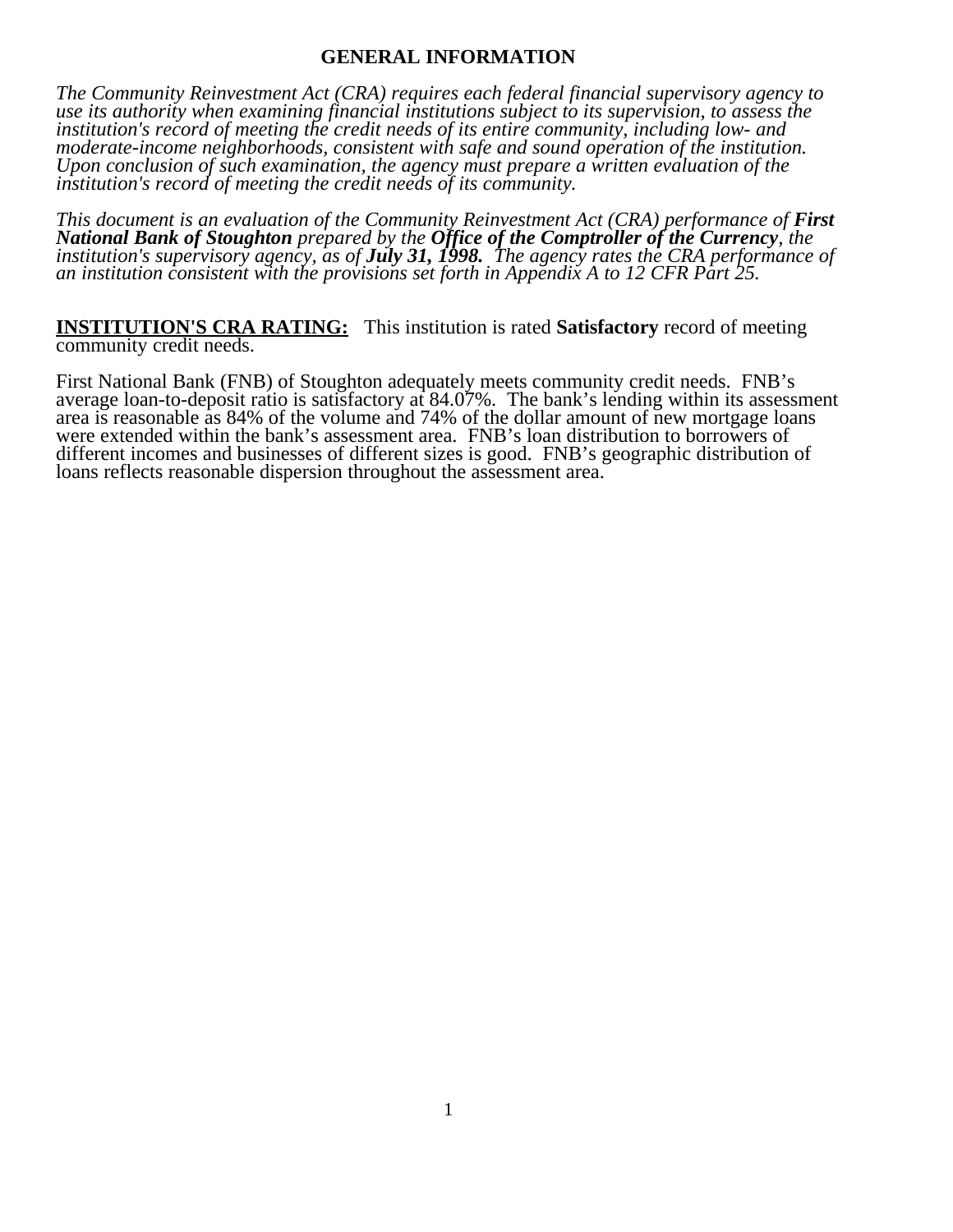## **DESCRIPTION OF INSTITUTION**

First National Bank (FNB) had total assets of \$93 million, as of June 30,1998. Loans comprise \$59 million (63%) of the bank's total assets. FNB's loan portfolio is broken down as follows: \$32 million in real estate loans (54%), \$22 million in commercial and agricultural loans (37%), and \$5 million in individual and other loans (9%). FNB's primary focus is commercial and  $\frac{1}{2}$ residential lending. The bank has no legal impediments that would hinder meeting the needs of its assessment area.

FNB is located in downtown Stoughton. FNB has one branch office located at 3162 County Road B. The branch is located approximately three miles from the main bank and offers the same services. FNB also has four proprietary automated teller machines all located within the bank's assessment area.

## **DESCRIPTION OF ASSESSMENT AREA**

FNB's assessment area encompasses 10 census tracts (105, 106, 107, 119, 120, 121, 122, 123, 124 and 125) located in the southeast corner of Dane County Metropolitan Statistical Area (MSA) #4720. The assessment area includes the City of Stoughton. The median family income of the MSA is \$54,600 based upon 1997 estimated Housing and Urban Development (HUD) data. The population of the bank's assessment area is 52,806 based on the 1990 census data. Two of FNB's assessment area census tracts are considered moderate-income tracts. One census tract is considered upper-income. The remaining seven tracts are considered middleincome tracts. FNB's assessment area meets the requirements of the regulation and does not arbitrarily exclude low- to moderate-income (LMI) areas.

The local economy is strong and diverse, with low unemployment and an increasing population base. Major employers in the area include: Stoughton trailers, Stoughton school district, and Nelson Industries. The city of Madison, located 17 miles northwest of Stoughton, provides employment for a significant portion of the assessment area's population and has a diverse economic base. Competition is strong and consists of banking offices of regional banks, as well as several savings and loans and credit unions.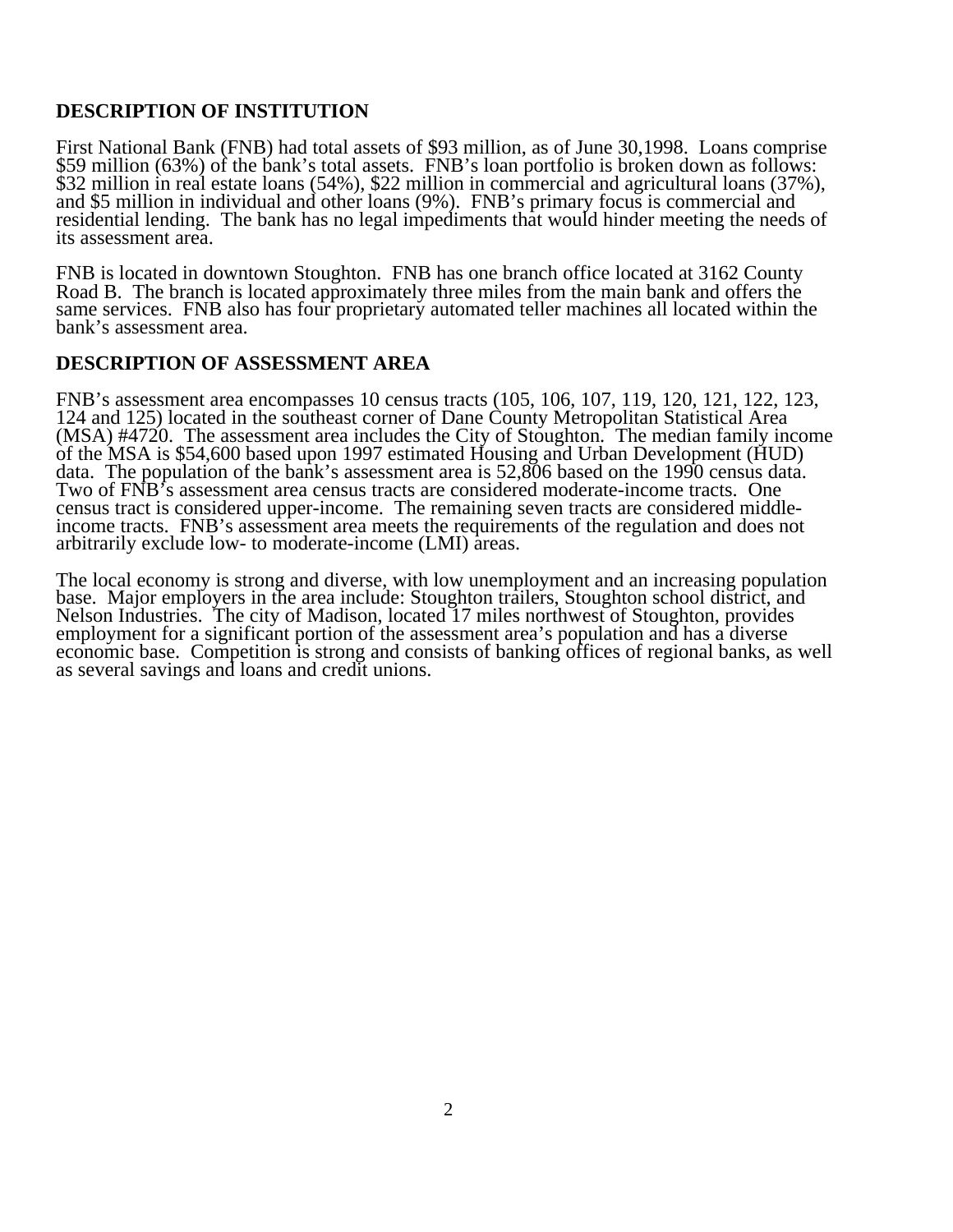## **CONCLUSIONS WITH RESPECT TO PERFORMANCE CRITERIA**

#### **Loan-to-Deposit Ratio**:

FNB's average loan-to-deposit ratio is satisfactory. FNB's average loan-to-deposit ratio is 84.07%, based upon the bank's quarterly performance from its December 31, 1996 examination to June 30, 1998. The average range of loan-to-deposit ratios of the local peer group is 66.97% to 86.11%, with an average of 79.34%. FNB's local peer group (15 institutions) consists of all financial institutions with less than \$100 million in assets located in Dane county. The bank ranks 4th among the 15 peer institutions in average loan-to-deposit ratio. A factor that contributes to FNB's loan-to-deposit ratio when compared to peer averages is the volume of loans sold on the secondary market. In 1997, the bank sold \$4.8 million in the secondary market. For 1996 and 1995, the bank sold \$3.8 million and \$1.0 million, respectively, in the secondary market. Had the bank not sold these loans, its loan-to-deposit ratio would be higher.

#### **Lending in the Assessment Area:**

A majority of FNB's residential lending is within its assessment area. An analysis of the bank's 1997 Home Mortgage Disclosure Act (HMDA) Loan Application Register indicates that 84% of the loan volume and 74% of the dollar volume was originated within FNB's assessment area. A review of the 1996 HMDA Loan Application Register shows that 75% of the loan volume and 64% of the dollar volume was made within the assessment area. Approximately 37% of the bank's loan portfolio is residential real estate-related.

FNB's business lending within the assessment area is reasonable. An analysis of FNB's 1997 new and renewed loans report identified that 57% of new business loan volume was made within the assessment area. The dollar volume of business loans made within the assessment area during 1997 approximated 49%. The lower percentages of business loans in the assessment area is consistent with the bank's mix of corporate customers. FNB's larger corporate customers are located in or near the City of Madison which is not situated in the bank's assessment area.

#### **Geographic Distribution of Loans:**

FNB originates loans throughout the majority of its assessment area. Based upon an analysis of the bank's 1997 HMDA Loan Application Register, there is good dispersion within the block numbering areas that comprise the bank's assessment area. Our analysis indicates the following breakdown: 10 loans (22%) were extended in moderate-income block numbering areas, and 36 loans (78%) were extended in the middle-income block numbering areas within the bank's assessment area. The bank does not have any low-income census tracts in its assessment area.